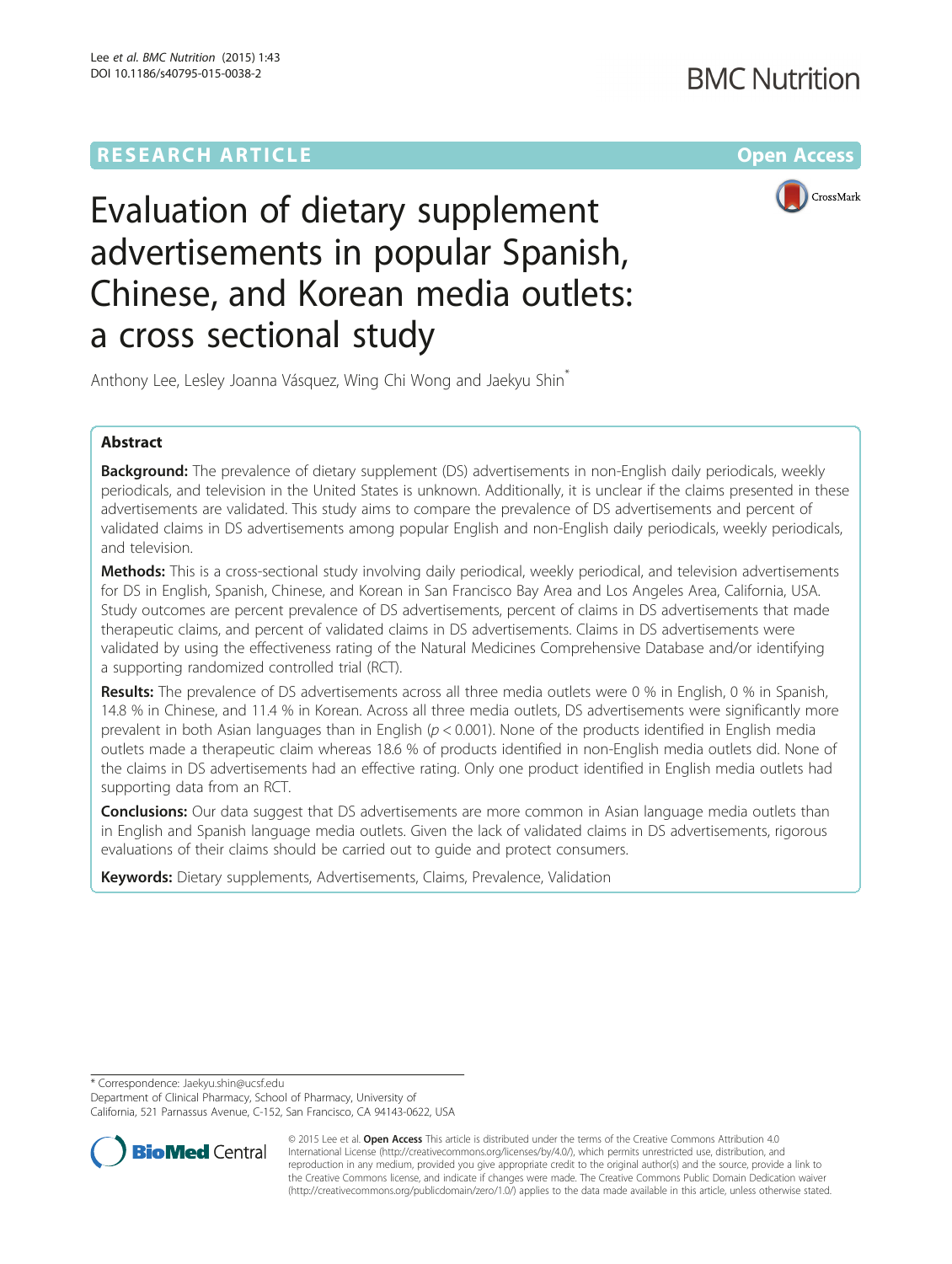## Background

Dietary supplements are widely used in the United States. According to data from the National Health Interview Survey, 17.9 % of adults used a non-vitamin, non-mineral dietary supplement in 2012 [[1\]](#page-7-0). The use of dietary supplements may be higher in non-English speaking populations than in the English-speaking population. For example, 50–90 % of the Hispanic population may use dietary supplements [\[2](#page-7-0)].

According to the Dietary Supplement Health and Education Act of 1994 (DSHEA), a dietary supplement is defined as "a product intended for ingestion that contains a dietary ingredient intended to add further nutritional value to [supplement] the diet". A dietary ingredient may be one or any combination of a vitamin, mineral, herb or other botanical, amino acid, concentrate, metabolic constituent, extract or any dietary substance for use by people to supplement the diet by increasing their total dietary intake [[3](#page-7-0)]. Under DSHEA, dietary supplement manufacturers can make 3 types of claims: health (e.g., vitamin D may help reduce the risk of osteoporosis), nutrient content (e.g., high vitamin D content), and structure/function (e.g., vitamin D helps maintain strong bones). However, they are not allowed to make therapeutic claims such as treatment, prevention, or cure of a specific disease (e.g., vitamin D treats osteoporosis).

Direct consumer advertisements of dietary supplements in media outlets such as daily periodicals, weekly periodicals, and television are an important marketing tool since dietary supplements do not require a prescription to obtain and advertisements can reach a large number of target populations. In the US, advertisements of dietary supplements are regulated by the Federal Trade Commission (FTC). According to the FTC, advertisements of any dietary supplement products must be truthful, not misleading, and substantiated [\[4](#page-7-0)]. In addition, dietary supplement advertisements are required to have a two-part DSHEA disclaimer: "These statements have not been evaluated by the Food and Drug Administration" and "This product is not intended to diagnose, treat, cure, or prevent any disease".

Dietary supplement advertisements in non-English media outlets may not follow these regulations. In a study evaluating compliance of dietary supplement advertisements in Korean newspapers in the Los Angeles area, 84.5 % of the advertisements made a disease claim and only 18.4 % had the DSHEA disclaimer [[5\]](#page-7-0). In addition, only 13.6 % of products had experimental data available to support advertised claims. Given the availability of dietary supplements without medical supervision, the high rate of misleading dietary supplement advertisements in non-English media outlet can pose a health risk to minority populations.

Asians and Hispanics currently make up roughly 21 % of the US population. Importantly, these two ethnic groups saw the biggest increase in population from 2000 to 2010 in the US [[6\]](#page-7-0). Despite the high use of dietary supplements in non-English speaking populations, it is unknown how common dietary supplement advertisements are in popular non-English media outlets and whether claims made in these advertisements follow US regulations compared with those in popular English media outlets. Therefore, the objective of this study is to compare prevalence of dietary supplement advertisements and proportion of claims in dietary supplement advertisements following US regulations in popular Spanish, Chinese, Korean, and English media outlets in the San Francisco and Los Angeles areas which have a large number of Hispanic, Chinese, and Korean populations.

## **Methods**

This cross-sectional study involved dietary supplement advertisements in two daily periodicals, two weekly periodicals, and one TV network in each respective language. Since this study did not involve human subjects, it did not require approval by Committee for Human Research Protection at the University of California San Francisco.

## Media outlets

#### 1) Daily Periodicals

We selected one English, two Chinese, and two Korean daily periodicals in the San Francisco area. We also selected one English and two Spanish daily periodicals in the Los Angeles area because Spanish daily periodicals were unavailable in the San Francisco area. The selected daily periodicals were the San Francisco Chronicle and the Los Angeles Times for English; La Opinión and Hoy Los Ángeles for Spanish; World Journal and Sing Tao Daily for Chinese; and The Korea Times and The Korea Daily for Korean.

Since advertisements were mostly local and the non-English daily periodicals were collected in the San Francisco and Los Angeles areas, we selected the San Francisco Chronicle and the Los Angeles Times as the English counterparts. These two were the most popular local English daily periodicals in their respective areas and had over 600,000 circulations per day [[7](#page-7-0)–[10\]](#page-7-0). The selected non-English daily periodicals were popular in the US for each respective language, although Korean daily periodicals did not have circulation data [[11, 12](#page-7-0)]. Spanish and Chinese daily periodicals had over 100,000 circulations per day [\[13](#page-7-0)–[16\]](#page-7-0).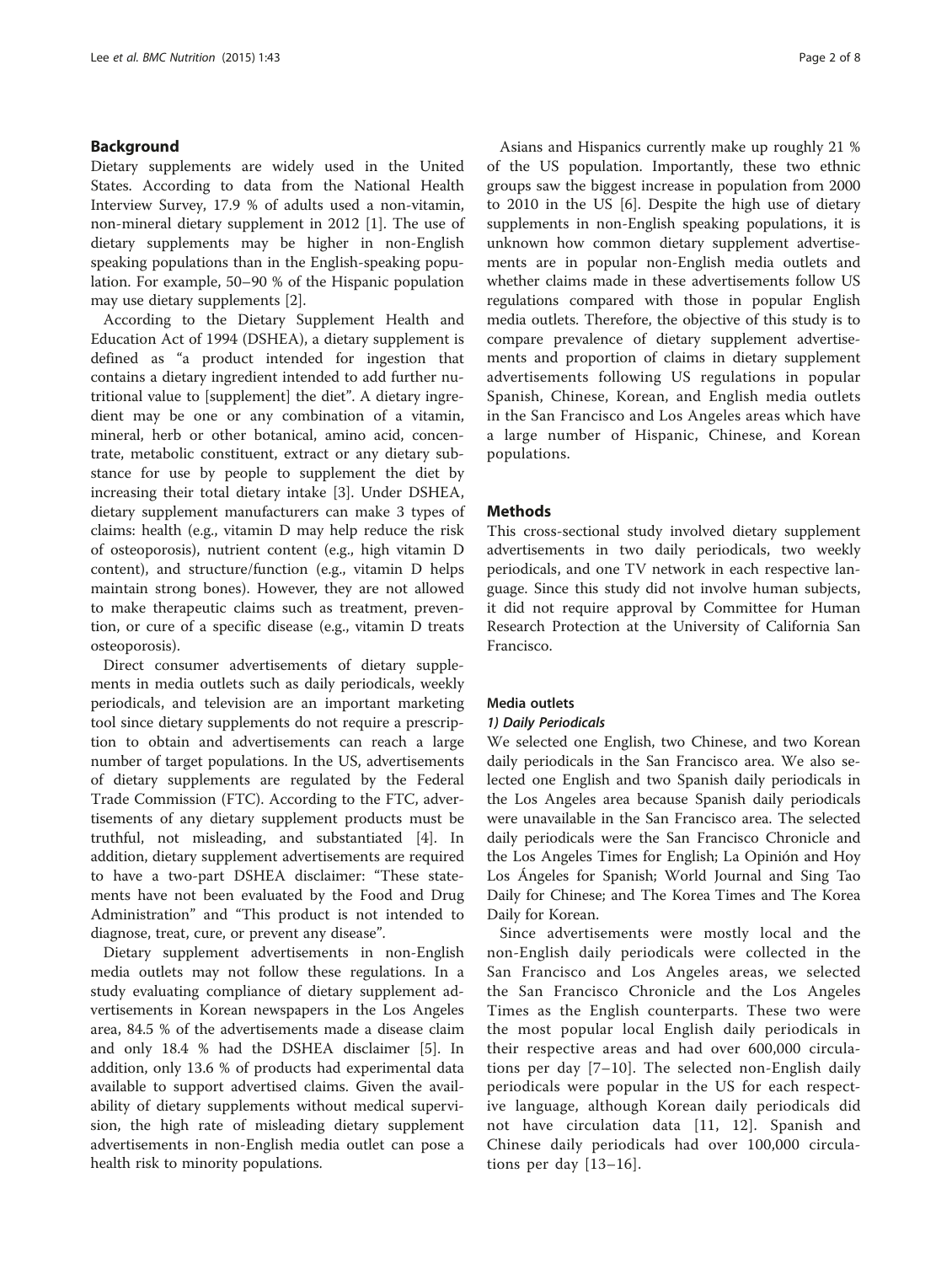## 2) Weekly periodicals

We selected two local weekly periodicals that were free and readily available in markets and grocery stores in the San Francisco area, the major distributors of non-English weekly periodicals. The selected weekly periodicals were SF Weekly and San Francisco Bay Guardian for English; El Avisador and El Tecolote for Spanish; East Week and Sing Tao Times for Chinese; and Joogan Hyundae and Kyocharo News for Korean. Circulation data were available only for the English weekly periodicals and El Tecolote. The English weekly periodicals had over 60,000 circulation per week and El Tecolote over 10,000 [[17](#page-7-0)–[19](#page-7-0)].

## 3) TV

We selected one popular and nationally available TV network in each respective language. The selected TV networks were Columbia Broadcasting System (CBS) for English; KDTV Univision for Spanish; Jade Channel for Chinese; and Korean Broadcasting System (KBS World) for Korean. The TV networks were selected based on ratings in the US or countries speaking the respective languages [[20](#page-7-0)–[23](#page-7-0)].

#### Advertisements

We considered advertisements of any products, services, or ideas that had an identifiable sponsor.

#### 1) Daily and weekly periodicals

We included advertisements of any size, separated from articles, editorials, columns, and bulletins. We excluded classified advertisements in daily periodicals because some daily periodicals had no health/medicine/dietary supplement advertisements in their classified advertisements section.

## 2) TV

We included TV advertisements that lasted for at least 5 seconds and were separate from regular TV programs. We excluded TV advertisements presented during regular TV programs (e.g. thanking sponsors during the program) because they were often about manufacturers.

#### Advertisements of a dietary supplement

We used the DSHEA definition of a dietary supplement and considered only advertisements of a product taken by mouth that contains a dietary ingredient as a dietary supplement advertisement [[3, 24](#page-7-0)].

## Data collection

We collected product names, claims, ingredients, and manufacturer names, use of testimonials, and presence of the DSHEA disclaimer [[24](#page-7-0)]. We also obtained the location of the manufacturer by visiting its website. We categorized each dietary supplement ingredient as herbal, vitamin, mineral, amino acid, or other. We counted the number of advertisements according to advertising units of each periodical. We counted advertisements that appeared more than once throughout the study to determine the prevalence of a dietary supplement advertisement.

## Schedule of data collection

We collected data for a total of 15 weeks, from September 30th, 2013 to January 12th, 2014. For daily periodicals and TV, we collected data in a rotating schedule which involved one weekday and one weekend each week. We observed TV advertisements from 7pm to 10pm local time on study days based on show ratings during this time [\[23](#page-7-0)]. We sequentially selected weekdays (e.g., Monday for weeks 1, 6, and 11, Tuesday for week 2, 7, and 12 etc.). For daily periodicals, we selected only Saturdays as a weekend day because of the unavailability of a Sunday issue for some daily periodicals. For TV, we alternated Saturdays and Sundays (Saturday for odd weeks and Sunday for even weeks). This rotating schedule was designed to 1) capture as many different advertisements as possible because on certain non-English TV channels, the number and content of TV advertisements differed between weekdays and weekends; and 2) to identify trends among advertisements between weekdays and weekends.

## Purposes of dietary supplement products and definition of a therapeutic claim

We grouped the purpose of dietary supplement products as general health, disease-specific, sexual aid, cosmetics, and weight loss based on the claim made in the advertisement. We collapsed sexual aid, cosmetics, and weight loss into one group as there were not common. We considered the purpose of a dietary supplement product as cosmetics if the advertisement contains a claim to improve structure or function for a better appearance (e.g., removing wrinkles). If a claim contained a name of a disease and the word diagnose, prevent, cure, treat, or mitigate, then it was classified as therapeutic.

#### Validation of claims

We validated claims made in dietary supplement advertisements against effectiveness ratings by the Natural Medicines Comprehensive Database since this database rating is used by<https://www.nlm.nih.gov/medlineplus/>. [[25, 26](#page-7-0)] When evaluating claims, we did not distinguish between therapeutic claims versus other types of claims; instead, we treated all claims equally. The Natural Medicines Comprehensive Database has 6 levels of rating to assess effectiveness: effective, likely effective, possibly effective, possibly ineffective, likely ineffective, and ineffective (Table [1\)](#page-3-0) [[27\]](#page-7-0). For a dietary supplement product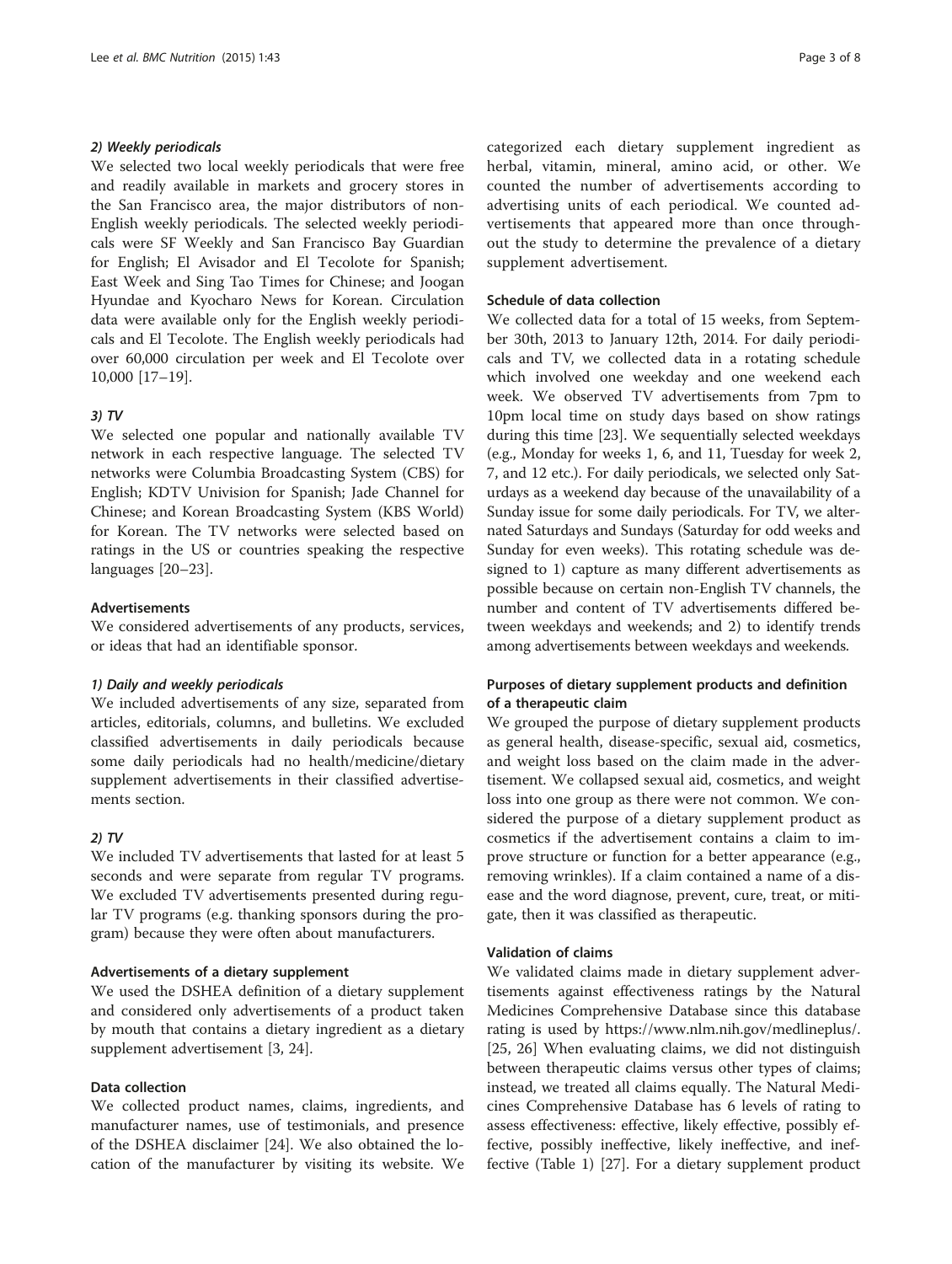<span id="page-3-0"></span>with one ingredient, we searched for either the product or an individual ingredient for a rating. For a dietary supplement product with two or more ingredients, we searched the product for a rating. For a product with multiple claims, we considered only the highest rating. For example, if one claim was rated as "effective" and the other claim rated as "likely ineffective", then we considered it as "effective". If an ingredient or product was not found on [www.naturaldatabase.com](http://www.naturaldatabase.com/), we searched Medline for a randomized controlled trial (RCT) published up to February 28, 2014. We included RCTs comparing dietary supplement products to either placebo or standard treatment in human subjects for the effect related to the claim. The effect related to the claim was either a clinical outcome (e.g., incidence of cancer) or a surrogate outcome (e.g., decrease in blood pressure), depending on the claim. For our search, we used the name of the product or ingredient as keywords and did not limit languages. We also visited the website of the manufacturer of the product to obtain any citations of RCTs on the product. If a dietary supplement product had more than one ingredient, the product itself had to be the subject of a claim in a randomized clinical trial. We considered the claim as validated if it had an effective rating or a RCT report that 1) it had a statistically significant lower incidence of adverse clinical outcomes or better improvement in surrogate outcomes compared with placebo or standard treatment or 2) it had no statistically significant difference in the incidence of adverse clinical outcomes or improvement in surrogate outcomes compared with standard treatment.

#### Statistical analysis

We considered each data collection day as a unit of observation. There were a total of 30 data collection days for daily periodicals and TV, and a total of 15 data collection days for weekly periodicals. We calculated percent of advertisements that were dietary supplement advertisements per data collection day. After removing duplicate dietary supplement advertisements, we calculated percent of dietary supplement advertisements which had a validated claim. If the advertisements were identical in the same or different outlets in the same language, then they were considered duplicates. There were no identical dietary supplement products advertised in different languages.

We tested normality of the data with the Kolmogorov-Smirov test. We used the Kruskal-Wallis test to compare the median percentage of dietary supplement advertisements by language and media outlet. We conducted a pair-wise comparison by using the Wilcoxon rank sum test. We used Fisher's exact test to compared percent of dietary supplement advertisements with a validated claim among the languages. We considered a p-value < 0.05 as statistically significant and used SAS (version 9.2, Cary, NC, USA).

## Results

Out of a total of 40,292 advertisements, 1,614 (4.0 %) were about dietary supplements. Overall, dietary supplement advertisements were more prevalent in Chinese and Korean media outlets than those in English counterparts (Table [2\)](#page-4-0). In particular, 10–14 % of all advertisements in Chinese and Korean media outlets were about a dietary supplement product whereas less than 1 % in English counterparts were  $(P < 0.001$  by pairwise comparison). Dietary supplement advertisements were not common in Spanish media outlets.

Dietary supplement advertisements were generally more common on TV than daily or weekly periodicals  $(p < 0.0001)$ ; more than 20 % of all Chinese and Korean TV advertisements were about a dietary supplement product. All three media outlets for Chinese and Korean had a statistically significant higher prevalence of dietary supplement advertisements than its English counterparts.

Table 1 Levels of Evidence for Assessing Effectiveness

| <b>Effectiveness Rating</b> | Level of Evidence                                                                                                                                                                                                                                                                                                                   |
|-----------------------------|-------------------------------------------------------------------------------------------------------------------------------------------------------------------------------------------------------------------------------------------------------------------------------------------------------------------------------------|
| <b>Fffective</b>            | The product has passed a rigorous scientific review equivalent to a review by the FDA, Health Canada, or other governmental authority<br>and has been found to be effective for a specific indication as an OTC drug, orphan drug, or prescription drug product.                                                                    |
| Likely Effective            | Reputable references generally agree that the product is effective for the given indication, based o9n two or more randomized,<br>controlled, clinical trials involving several hundred to several thousand patients, giving positive results for clinically relevant endpoints<br>and published in established, refereed journals. |
| Possibly Effective          | Reputable references suggest that the product might work for the given indication based on one or more clinical trials giving positive<br>results for clinically relevant endpoints.                                                                                                                                                |
| Possibly Ineffective        | Reputable references suggest that the product might not work for the given indication based on one human study giving negative<br>results for clinically relevant end-points.                                                                                                                                                       |
| Likely Ineffective          | Reputable references generally agree that the product is not effective for the given indication, based on two or more randomized,<br>controlled, clinical trials giving negative results for clinically relevant end-points and published in established, refereed journals.                                                        |
| Ineffective                 | Most reputable references agree that the product is not effective for the given indication, or multiple high-quality studies resulted in<br>negative results; there are no equally reliable human studies offering convincing contradictory data.                                                                                   |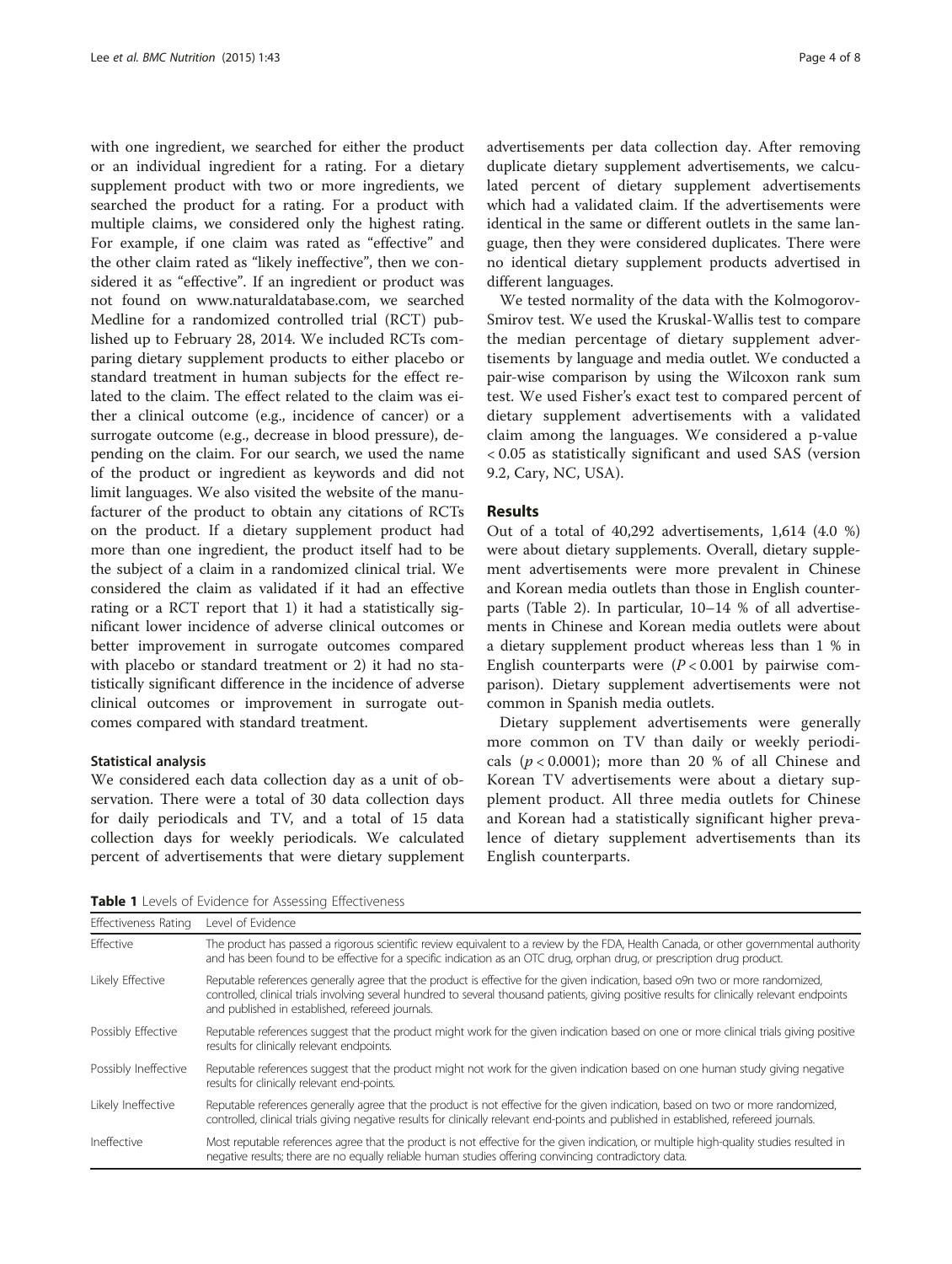<span id="page-4-0"></span>Table 2 Median number of total advertisements and percentage of dietary supplement advertisements per day in English, Spanish, Chinese, and Korean media outlets

| Language | All Media      |               |          | Daily Periodicals |                  |          | Weekly Periodicals |                  |          | Television     |                  |          |
|----------|----------------|---------------|----------|-------------------|------------------|----------|--------------------|------------------|----------|----------------|------------------|----------|
|          | Total ads      | % DS Ads      | P value* | Total ads         | % DS Ads         | P value* | Total ads          | % DS Ads         | P value* | Total ads      | % DS Ads         | P value* |
| English  | 109 (24-371)   | $0(0-3.6)$    | N/A      | 80 (24 - 268)     | $0(0-0)$         | N/A      | 251 (189-371)      | $0(0-0)$         | N/A      | 109 (94-123)   | $0(0-3.6)$       | N/A      |
| Spanish  | 15 (9–140)     | $0(0-25)$     | 0.25     | $29(9-45)$        | $0(0-2.7)$       | 0.06     | 119 (11-140)       | $0.7(0-0.9)$     | 0.001    | $11(9-20)$     | $0(0-25.0)$      | 0.08     |
| Chinese  | 122.5 (13-313) | 14.8 (0-32.9) | < 0.001  | 247 (157-313)     | $0.5(0-1.3)$     | < 0.001  | $43(13 - 75)$      | 18.8 (13.9-28.6) | < 0.001  | $99(61 - 128)$ | 24.3 (14.7-32.9) | < 0.001  |
| Korean   | 44 (32-80)     | $1.4(0-34.4)$ | < 0.001  | 44 (39–45)        | $10.3(6.7-18.2)$ | < 0.001  | $37(35-47)$        | $2.17(0-14.3)$   | < 0.001  | $55(32-80)$    | 26.1 (16.4-34.4) | < 0.001  |

Data are expressed as median (range)

The total ads are a median of total advertisements during each observation period. The % DS ads are a median of % DS ads on each observation

Abbreviations: DS, dietary supplement; ads, advertisements; N/A, not applicable

Comparison of percentage of dietary supplement advertisements among the languages within each media type: all  $p < 0.0001$  by Kruskal-Wallis test

\*Pair-wise comparison with English advertisements by Wilcoxon rank sum test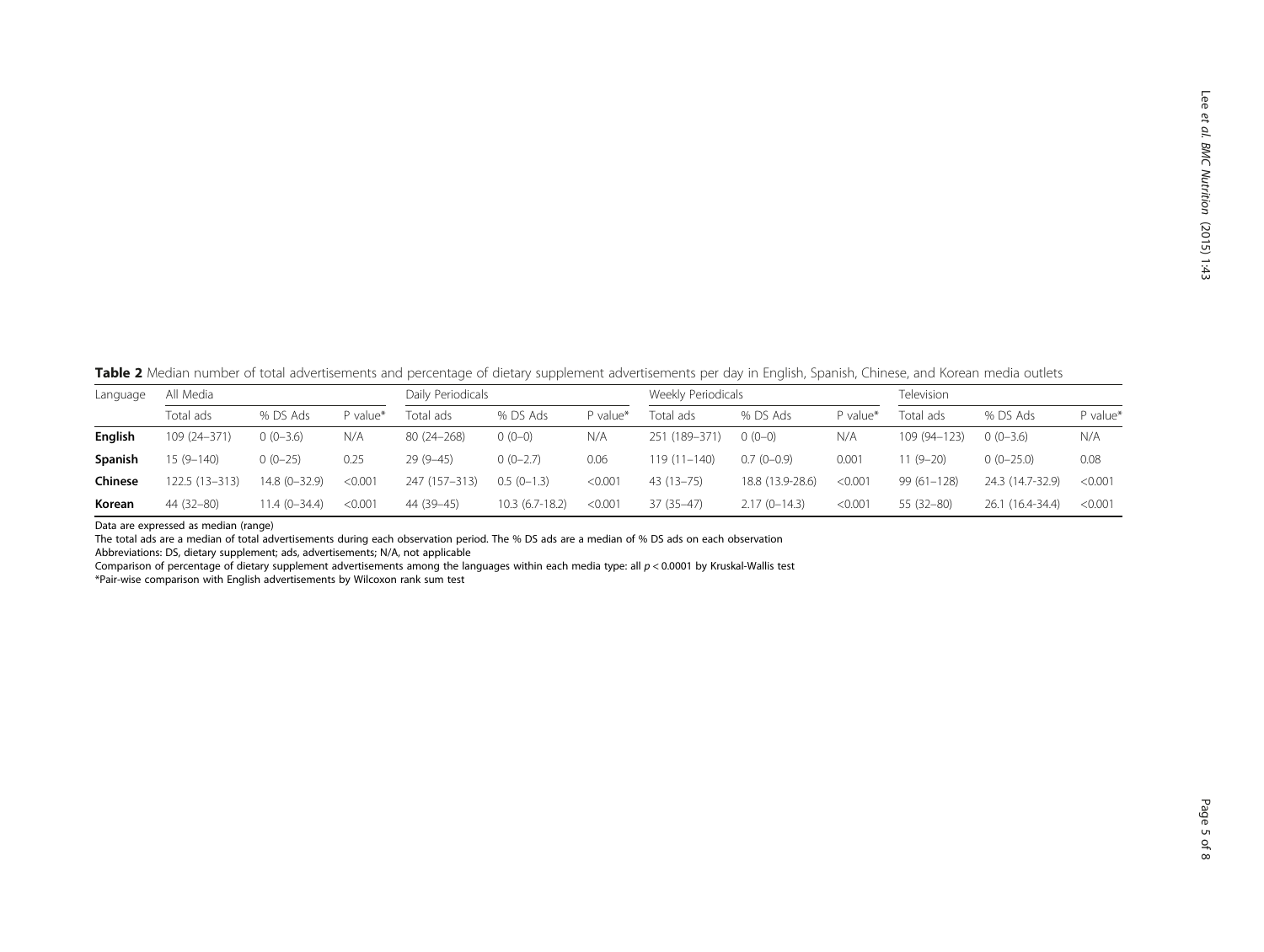| Language | Total number of unique<br>DS products | Single ingredient $(\%)^a$ | Containing a herbal<br>ingredient (%) | Manufacturer located in<br>the US $(%)^b$ |
|----------|---------------------------------------|----------------------------|---------------------------------------|-------------------------------------------|
| English  |                                       | 2(28.6)                    | 1(14.2)                               | 7(100.0)                                  |
| Spanish  |                                       | 0(0)                       | 2(66.7)                               | 4(66.7)                                   |
| Chinese  | 76                                    | 15 (19.7)                  | 58 (82.9)                             | 21(36.2)                                  |
| Korean   | 57                                    | 20(35.7)                   | 42 (84.0)                             | 19(33.3)                                  |

Table 3 Characteristics of dietary supplement products identified in the advertisements

Abbreviations: DS dietary supplement, US United States

<sup>a</sup>Ingredients were unidentifiable in 4, 7, and 2 dietary supplement products advertised in Spanish, Chinese, and Korean media outlets, respectively

bThe location of the manufacturer of 1 and 18 dietary supplement products advertised in Spanish and Chinese media outlets was unidentifiable

Out of a total of 156 unique dietary supplement advertisements, only 6 (3.8 %) contained the DSHEA disclaimer: 5 out of 7 English and 1 out of 8 Spanish dietary supplement advertisements had it. Testimonials were used in 17 dietary supplements advertisements: 16 in 80 (20 %) Chinese and 1 in 62 (1.6 %) Korean dietary supplement advertisements used a testimonial.

Out of a total of 147 unique dietary supplement products identified in the dietary supplement advertisements, 134 (91.1 %) had an identifiable ingredient (Table 3). The majority of the products (84.6 %) contained two or more ingredients. The percentage of dietary supplement products containing a single ingredient was not significantly different among the 4 languages ( $p = 0.10$ ). Of the types of dietary supplement ingredients, herbal ingredients were most common: 70.1 % of dietary supplement products contained an herbal ingredient. In particular, dietary supplement products identified in advertisements in Chinese and Korean media outlets had a significantly higher percentage of an herbal ingredient than those in the English counterparts ( $p = 0.0005$ ). None of the dietary supplement products identified in advertisement in English media outlets were manufactured outside of the US whereas 77 (63.6 %) of those identified in advertisements in non-English media outlets were imported.

Out of 136 dietary supplement products with a claim in their advertisements, 59 (40 %) were for general health, 57 (38.8 %) for disease-specific, and 20 (14.7 %) for sexual aid, cosmetics, or weight loss purposes (Table 4). Therapeutic claims were made in 24 products (17.6 %; Table 4). None of the products identified in

English media outlets made a therapeutic claim whereas 18.6 % of products identified in non-English media outlets did. Claims in the advertisements of only 4 products had a possibly effective or likely effective rating: 1 with a likely effective rating and 1 with a possibly effective rating were identified in English, 1 with a likely effective rating in Chinese, and 1 with a possibly effective rating in Korean media outlets. However, none of the claims had an effective rating. Of the 109 products without a rating at [www.naturaldatabase.com](http://www.naturaldatabase.com/), only one product identified in English media outlets had data from a RCT that supported its claims. As a result, 96.3 % (131 out of 136 products) had a claim that was not substantiated.

## **Discussion**

In this study, there were three important findings: 1) compared with popular English media outlets, Chinese and Korean media outlets had a statistically significantly higher prevalence of dietary supplement advertisements, with over 20 % of TV advertisements being dietary supplement advertisements; 2) a substantial number of dietary supplement advertisements in non-English media outlets did not follow the regulation. Whereas none of the dietary supplement advertisements in English media outlets made a therapeutic claim, 18.6 % of those in non-English media outlets did. In addition, whereas 5 out of 7 in English media outlets contained the DSHEA disclaimer, only 1 out of 149 dietary supplement advertisements in non-English media outlets did; and 3) advertisements of only one product identified in English media outlets had a claim supported by the highest level of evidence (i.e., effective rating or data from an RCT).

Table 4 Types and validation status of health claims made in dietary supplement advertisements

| Language | Total number of unique General<br>DS products | health |    | Disease-specific Sexual aid/Cosmetics/<br>Weight loss | Therapeutic<br>claims (%) | effective rating* (%) | Any claims with an Any claims supported<br>by data from RCT (%) |
|----------|-----------------------------------------------|--------|----|-------------------------------------------------------|---------------------------|-----------------------|-----------------------------------------------------------------|
| English  |                                               |        |    | 0/0/0                                                 | 0(0)                      | 0(0)                  | (14.2)                                                          |
| Spanish  |                                               |        |    | 3/0/0                                                 | 2(28.6)                   | 0(0)                  | 0(0)                                                            |
| Chinese  | 76                                            |        | 25 | 3/6/2                                                 | 13(19.4)                  | 0(0)                  | 0(0)                                                            |
| Korean   | 57                                            | 24     |    | 3/2/1                                                 | 9(16.4)                   | 0(0)                  | 0(0)                                                            |

Abbreviations: DS dietary supplement, RCT randomized controlled trial

\*based on rating by [www.naturaldatabase.com](http://www.naturaldatabase.com)

No health claims were made 9 and 2 dietary supplement advertisements in Chinese and Korean media outlets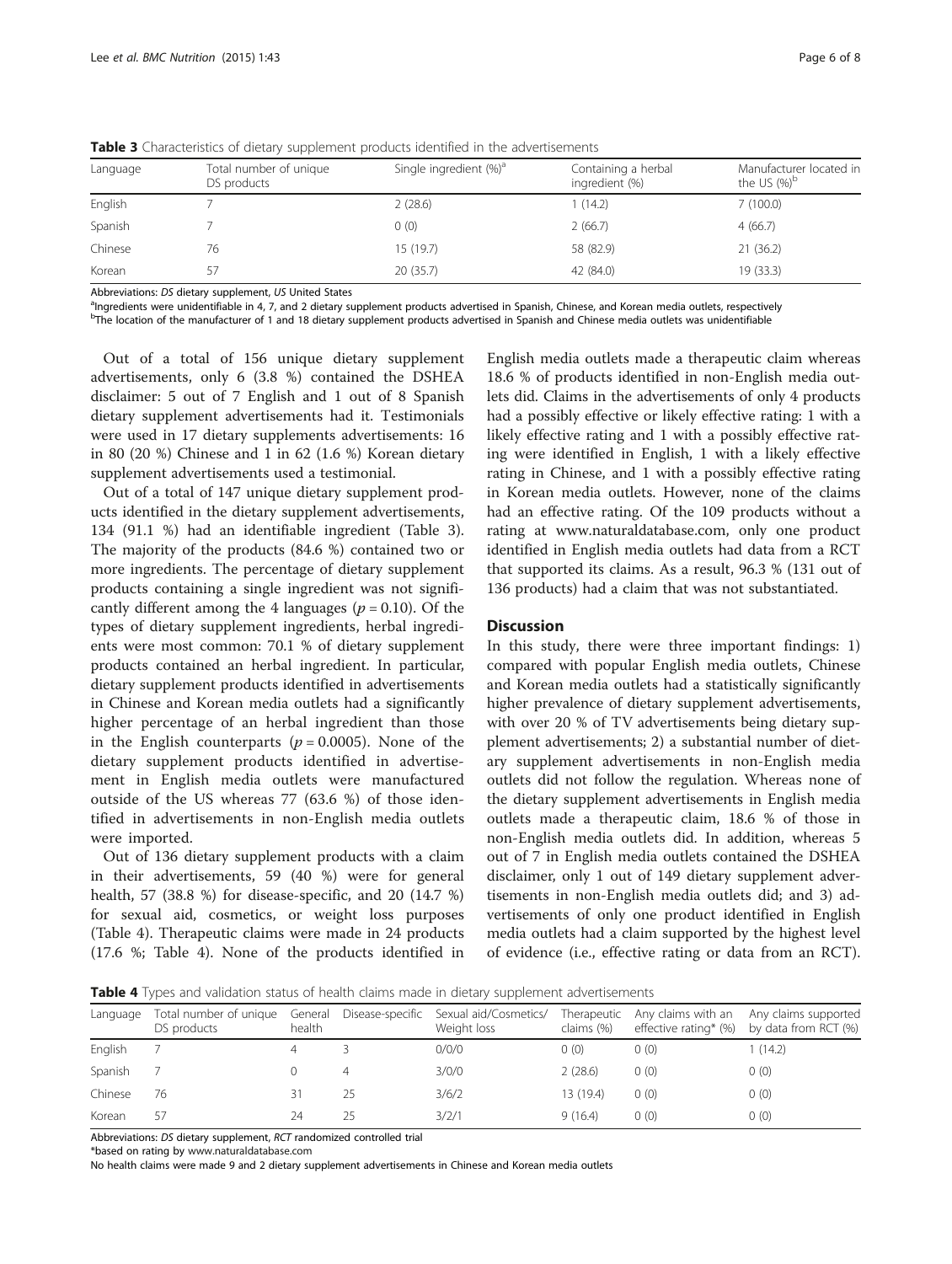To our knowledge, this is the first study that compared the prevalence and content of dietary supplement advertisements in 3 popular media outlets in 4 different languages in the US.

Chinese and Korean media outlets had a significantly higher prevalence of dietary supplement advertisements than English and Spanish counterparts. Many factors may have contributed to a higher prevalence of dietary supplement advertisements in Chinese and Korean media outlets. Advertisements may be a main source of information on dietary supplements that Koreans use to make a decision on purchasing a dietary supplement product [[28\]](#page-7-0).

However, these advertisements do not follow US regulations. Even though we used a strict definition of a therapeutic claim, we found that over 18 % of claims made in dietary supplement advertisements in non-English media outlets met our definition and none of the dietary supplements had a high level of evidence to support their claims. None of the therapeutic claims were included in the pre-approved health claims list. Moreover, some claims could mislead consumers and potentially delay their receiving effective treatments. For example, one DS product advertisement claimed a better efficacy in reducing blood glucose than approved drugs and stated that it did not require a coverage approval by an insurance plan. Because manufacturers of about two thirds of dietary supplement products were located outside of the US, they may not be fully aware of US regulations. Since many consumers use dietary supplements to treat a disease and people who do not speak English are unlikely to have access to the health care system in the US, a higher prevalence of dietary supplement advertisements combined with claims without validation in non-English media outlet can adversely affect the health of these populations [[29](#page-7-0)–[32](#page-7-0)].

Out of 136 dietary supplement products with a claim, 80 % did not have rating data available at [www.naturaldatabase.com.](http://www.naturaldatabase.com) Furthermore, only one of them had a claim supported by a RCT. These data suggest that there is an urgent need to validate claims of dietary supplement advertisements because many consumers use dietary supplement products for treatment purposes [[29](#page-7-0)].

Our study has some limitations. First, our study is a snapshot of one segment of a calendar year. In addition, although we selected daily and weekly periodicals, TV channels based on reports from reliable media-rating agencies, popularity of media may differ by geographic location. As a result, our results are primarily reflective of the San Francisco and Los Angeles areas. However, the San Francisco and Los Angeles areas may be one of the most suitable places in the US for this type of a study given its diverse population. Second, Spanish language media outlets had a significantly higher rate of dietary supplements that did not contain an identifiable ingredient than the other languages ( $p = 0.001$  by Fisher's exact test). This limited us to assess validation of a claim in dietary supplement products advertised in Spanish media outlets. Third, we used a strict definition of a therapeutic claim and this resulted in a lower percentage of dietary supplement advertisements with a therapeutic claim than a previous study [[5\]](#page-7-0). Given the somewhat subjective determination of a therapeutic claim in a dietary supplement advertisement recommended by the FTC guidance, our criteria was designed to identify an obvious therapeutic claim [\[4](#page-7-0)]. Fourth, we relied on a commercial database and data from RCT for validation of claims made in dietary supplement advertisements. This database is one of the most comprehensive databases on dietary supplements and alternative medicine and its ratings are used on [www.medlineplus.gov,](http://www.medlineplus.gov) a US government website. In addition, data from RCT are considered a gold standard to support the use of medical treatment in clinical practice, although dietary supplements technically do not require this level of evidence for their marketing. Lastly, although median exposure per day across all outlets (not per outlet) or median exposure across outlets adjusted by the relative reach of that outlet (i.e. in terms of persons exposed to the ads) may be more helpful estimates, we were not able to calculate these estimates because data on TV and weekly periodicals were not collected on a daily basis and we do not exactly know the average number of readers/viewers for each outlet, particularly non-English outlets.

## Conclusion

Our data suggest that there is a strong need for enforcement of the regulation on dietary supplement advertisements in non-English media outlets. Because data on claims of many dietary supplement advertisements are not available, rigorous evaluations of their claims should be carried out to guide consumers.

#### Abbreviations

CBS: Columbia Broadcasting System; DS: dietary supplements; DSHEA: Dietary Supplement Health and Education Act of 1994; FTC: Federal Trade Commission; KBS: Korean Broadcasting System; RCT: randomized controlled trial.

#### Competing interest

Authors have no competing financial interest related to this study.

#### Authors' contributions

AL designed the study, collected and analyzed data, and drafted the manuscript. LJV designed the study, collected and analyzed data, and reviewed the manuscript. WCW designed the study, collected and analyzed data, and reviewed the manuscript. JS designed the study, collected and analyzed data, and reviewed the manuscript. All authors read and approved the final manuscript.

#### Acknowledgements

We would like to thank the Pathway Project Grant from the UCSF School of Pharmacy for helping to fund this research. The funding source had no role